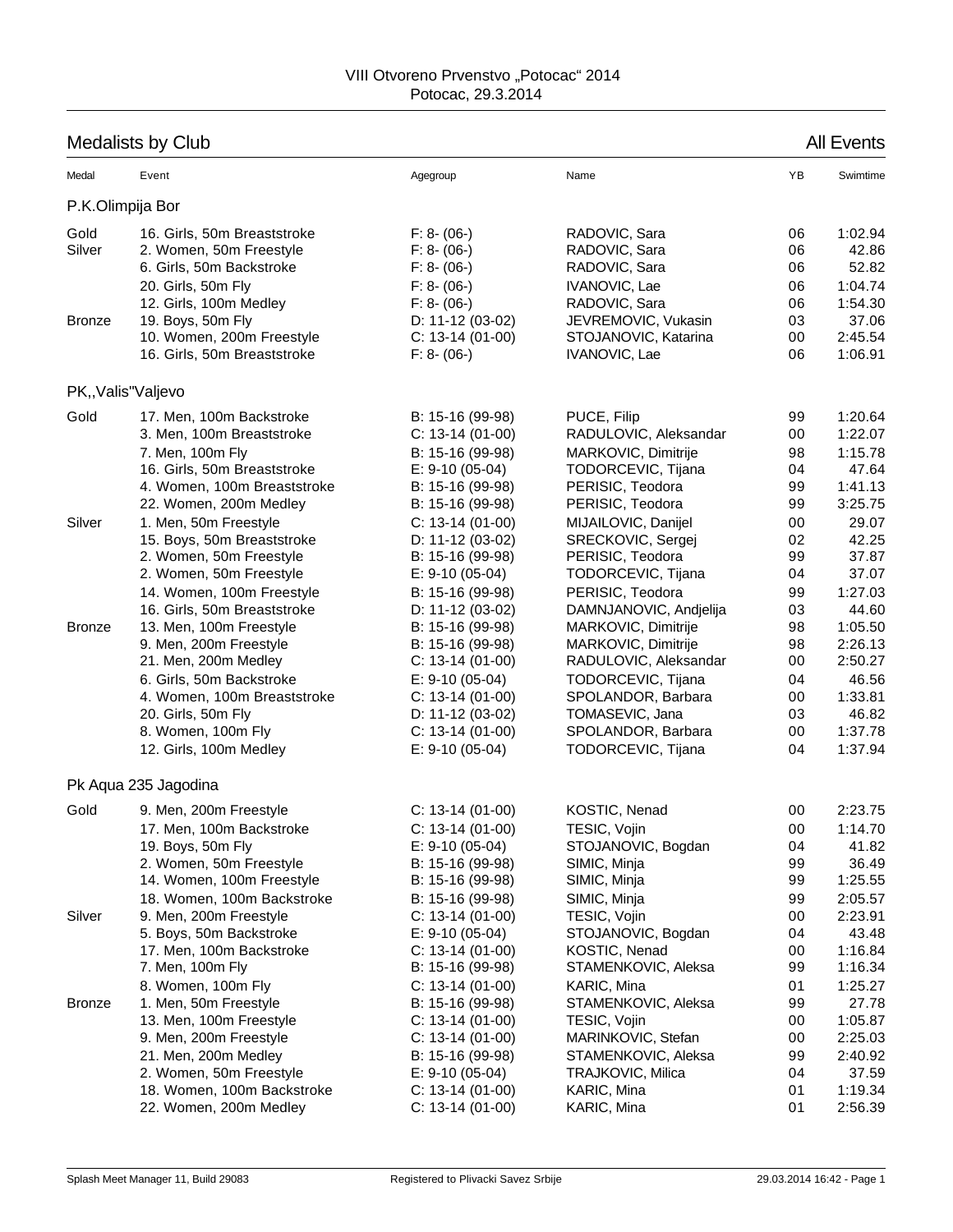| Pk Jagodina     |                                                        |                                      |                                          |          |                    |
|-----------------|--------------------------------------------------------|--------------------------------------|------------------------------------------|----------|--------------------|
| Gold            | 1. Men, 50m Freestyle                                  | $E: 9-10(05-04)$                     | KRSMANOVIC, Luka                         | 04       | 34.44              |
|                 | 5. Boys, 50m Backstroke                                | $E: 9-10(05-04)$                     | KRSMANOVIC, Luka                         | 04       | 41.13              |
|                 | 15. Boys, 50m Breaststroke                             | D: 11-12 (03-02)                     | VELJKOVIC, Aleksa                        | 02       | 39.24              |
|                 | 2. Women, 50m Freestyle                                | $C: 13-14(01-00)$                    | CVETKOVIC, Tijana                        | 01       | 28.54              |
|                 | 14. Women, 100m Freestyle                              | $C: 13-14(01-00)$                    | CVETKOVIC, Tijana                        | 01       | 1:04.93            |
|                 | 16. Girls, 50m Breaststroke                            | D: $11-12(03-02)$                    | JOVANOVIC, Milena                        | 02       | 43.89              |
| Silver          | 17. Men, 100m Backstroke                               | B: 15-16 (99-98)                     | SPASIC, Jovan                            | 98       | 1:28.91            |
|                 | 15. Boys, 50m Breaststroke                             | $E: 9-10(05-04)$                     | KRSMANOVIC, Luka                         | 04       | 48.13              |
|                 | 3. Men, 100m Breaststroke                              | B: 15-16 (99-98)                     | ANTIC, Andrija                           | 98       | 1:36.27            |
|                 | 3. Men, 100m Breaststroke                              | $C: 13-14(01-00)$                    | NAJDANOVIC, Nikola                       | 00       | 1:25.11            |
|                 | 11. Boys, 100m Medley                                  | $E: 9-10(05-04)$                     | KRSMANOVIC, Luka                         | 04       | 1:31.61            |
|                 | 2. Women, 50m Freestyle                                | D: $11-12(03-02)$                    | JOVANOVIC, Milena                        | 02       | 36.05              |
|                 | 10. Women, 200m Freestyle                              | $C: 13-14(01-00)$                    | DAJIC, Ema                               | 01<br>02 | 2:40.86            |
|                 | 6. Girls, 50m Backstroke                               | D: $11-12(03-02)$                    | JOVANOVIC, Milena                        |          | 42.99              |
| <b>Bronze</b>   | 3. Men, 100m Breaststroke<br>3. Men, 100m Breaststroke | A: $17 + (97+)$<br>B: 15-16 (99-98)  | JOVANOVIC, Aleksa<br>STEFANOVIC, Dejan   | 97<br>98 | 1:36.05<br>1:43.13 |
|                 | 11. Boys, 100m Medley                                  | D: 11-12 (03-02)                     | VELJKOVIC, Aleksa                        | 02       | 1:23.14            |
|                 | 21. Men, 200m Medley                                   | A: $17 + (97+)$                      | JOVANOVIC, Aleksa                        | 97       | 3:12.30            |
|                 | 16. Girls, 50m Breaststroke                            | $E: 9-10(05-04)$                     | STEVANOVIC, Eva                          | 05       | 52.98              |
|                 | 12. Girls, 100m Medley                                 | D: 11-12 (03-02)                     | JOVANOVIC, Milena                        | 02       | 1:31.81            |
| <b>Pk Pirat</b> |                                                        |                                      |                                          |          |                    |
| Gold            | 1. Men, 50m Freestyle                                  | $F: 8-(06-)$                         | PRIBAKOVIC, Tadija                       | 06       | 37.73              |
|                 | 5. Boys, 50m Backstroke                                | $F: 8-(06-)$                         | PRIBAKOVIC, Tadija                       | 06       | 47.62              |
|                 | 19. Boys, 50m Fly                                      | $F: 8-(06-)$                         | PRIBAKOVIC, Tadija                       | 06       | 49.44              |
|                 | 11. Boys, 100m Medley                                  | $F: 8-(06-)$                         | PRIBAKOVIC, Tadija                       | 06       | 1:39.96            |
| Silver          | 19. Boys, 50m Fly                                      | $E: 9-10(05-04)$                     | PRIBAKOVIC, Vukasin                      | 04       | 43.09              |
|                 | 6. Girls, 50m Backstroke                               | $E: 9-10(05-04)$                     | MIJAILOVIC, Iva                          | 04       | 44.56              |
| <b>Bronze</b>   | 1. Men, 50m Freestyle                                  | $E: 9-10(05-04)$                     | PRIBAKOVIC, Vukasin                      | 04       | 36.39              |
|                 | 5. Boys, 50m Backstroke                                | $E: 9-10(05-04)$                     | PRIBAKOVIC, Vukasin                      | 04       | 45.52              |
|                 | 15. Boys, 50m Breaststroke                             | $E: 9-10(05-04)$                     | SAPIC, Mladen                            | 05       | 48.54              |
|                 | Pk Poseidon Paracin                                    |                                      |                                          |          |                    |
| Gold            | 18. Women, 100m Backstroke                             | A: $17 + (97+)$                      | PEJCINOVIC, Tamara                       | 97       | 1:36.53            |
| Silver          | 1. Men, 50m Freestyle                                  | A: $17 + (97+)$                      | STOSIC, Mihajlo                          | 97       | 27.39              |
|                 | 1. Men, 50m Freestyle                                  | $E: 9-10(05-04)$                     | BOROJEVIC, Djordje                       | 04       | 36.14              |
|                 | 5. Boys, 50m Backstroke                                | $F: 8-(06-)$                         | ZIVKOVIC, Luka                           | 06       | 50.00              |
|                 | 3. Men, 100m Breaststroke                              | A: 17+ (97+)                         | ILIC, Danijel                            | 93       | <u>1:24.72</u>     |
|                 | 2. Women, 50m Freestyle                                | A: $17 + (97+)$                      | PEJCINOVIC, Tamara                       | 97       | 35.07              |
|                 | 14. Women, 100m Freestyle                              | A: $17 + (97+)$                      | PEJCINOVIC, Tamara                       | 97       | 1:20.50            |
|                 | 4. Women, 100m Breaststroke                            | A: $17 + (97+)$                      | PEJCINOVIC, Tamara                       | 97       | 1:50.50            |
| <b>Bronze</b>   | 19. Boys, 50m Fly<br>11. Boys, 100m Medley             | $F: 8-(06-)$<br>$F: 8-(06-)$         | ZIVKOVIC, Luka<br>ZIVKOVIC, Luka         | 06<br>06 | 51.80<br>1:50.30   |
| Pk Td Bor       |                                                        |                                      |                                          |          |                    |
|                 |                                                        |                                      |                                          |          |                    |
| Gold            | 8. Women, 100m Fly                                     | $C: 13-14(01-00)$                    | MARKOVIC, Milica                         | 01       | 1:15.13            |
| Silver          | 1. Men, 50m Freestyle                                  | $F: 8-(06-)$                         | BOJKOVSKI, Vuk                           | 06       | 39.79              |
|                 | 2. Women, 50m Freestyle                                | $C: 13-14(01-00)$                    | MARKOVIC, Milica                         | 01       | 30.70              |
|                 | 14. Women, 100m Freestyle                              | $C: 13-14(01-00)$                    | MARKOVIC, Milica                         | 01       | 1:09.72            |
|                 | 20. Girls, 50m Fly<br>20. Girls, 50m Fly               | D: 11-12 (03-02)<br>$E: 9-10(05-04)$ | JOVANOVIC, Katarina<br>JANICIJEVIC, Lola | 02<br>04 | 41.14<br>44.59     |
|                 | 12. Girls, 100m Medley                                 | D: $11-12(03-02)$                    | JOVANOVIC, Katarina                      | 02       | 1:29.74            |
| <b>Bronze</b>   | 5. Boys, 50m Backstroke                                | $F: 8-(06-)$                         | <b>BOJKOVSKI, Vuk</b>                    | 06       | 51.96              |
|                 | 15. Boys, 50m Breaststroke                             | D: 11-12 (03-02)                     | IGOR, Mitakovic                          | 02       | 45.79              |
|                 | 15. Boys, 50m Breaststroke                             | $F: 8-(06-)$                         | UDIC, Andrija                            | 07       | 1:11.17            |
|                 |                                                        |                                      |                                          |          |                    |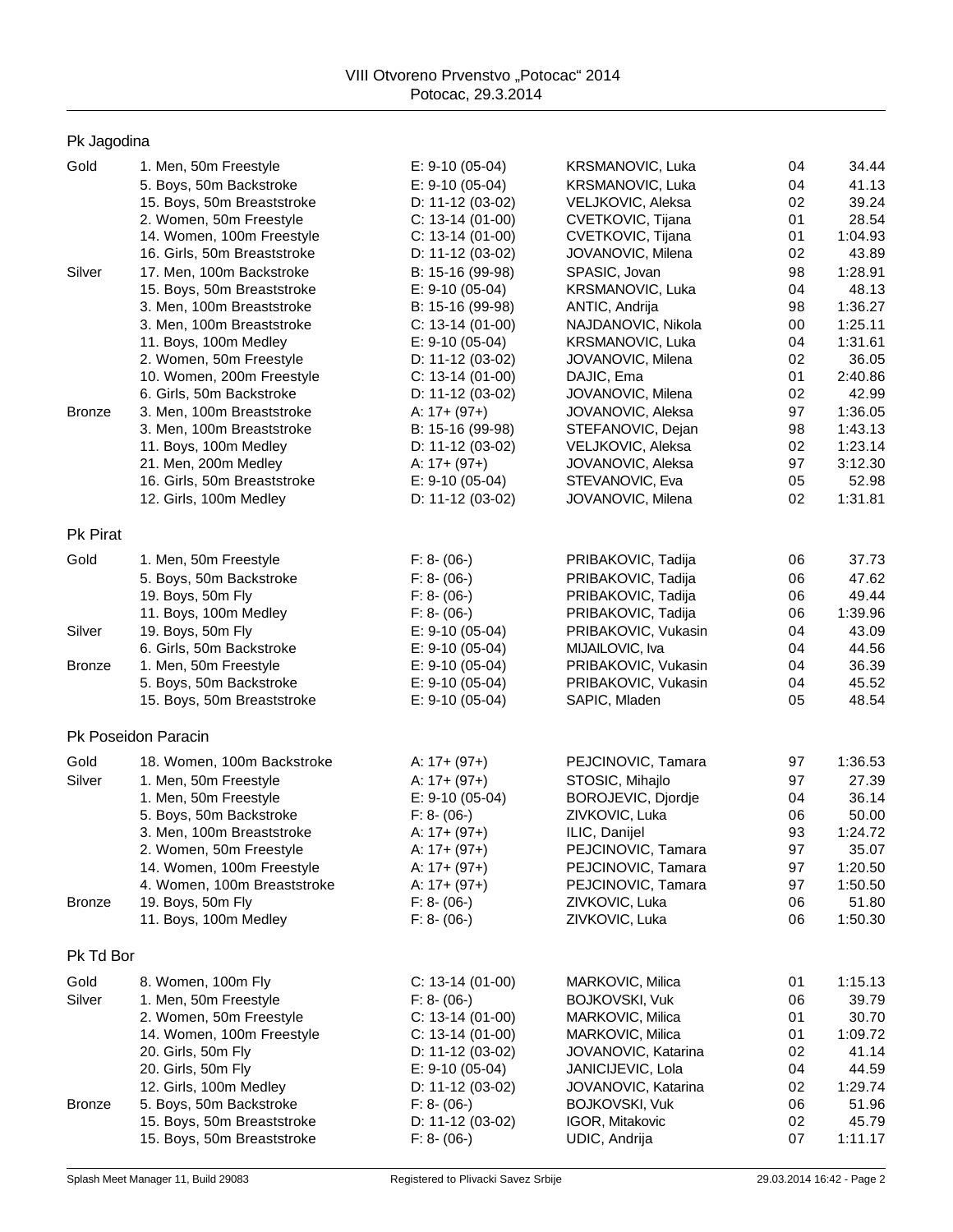|                                 |                                                                                                                                                                                                                                                                                                                                                                                                                                                                                                                                                                                                                                       | Potocac, 29.3.2014                                                                                                                                                                                                                                                                                                                                                                                                                       |                                                                                                                                                                                                                                                                                                                                                                                                                                                                                                                 |                                                                                                                                        |                                                                                                                                                                                                                                 |
|---------------------------------|---------------------------------------------------------------------------------------------------------------------------------------------------------------------------------------------------------------------------------------------------------------------------------------------------------------------------------------------------------------------------------------------------------------------------------------------------------------------------------------------------------------------------------------------------------------------------------------------------------------------------------------|------------------------------------------------------------------------------------------------------------------------------------------------------------------------------------------------------------------------------------------------------------------------------------------------------------------------------------------------------------------------------------------------------------------------------------------|-----------------------------------------------------------------------------------------------------------------------------------------------------------------------------------------------------------------------------------------------------------------------------------------------------------------------------------------------------------------------------------------------------------------------------------------------------------------------------------------------------------------|----------------------------------------------------------------------------------------------------------------------------------------|---------------------------------------------------------------------------------------------------------------------------------------------------------------------------------------------------------------------------------|
|                                 | 6. Girls, 50m Backstroke<br>20. Girls, 50m Fly                                                                                                                                                                                                                                                                                                                                                                                                                                                                                                                                                                                        | D: 11-12 (03-02)<br>$F: 8-(06-)$                                                                                                                                                                                                                                                                                                                                                                                                         | JOVANOVIC, Katarina<br>KOSTIC, Helena                                                                                                                                                                                                                                                                                                                                                                                                                                                                           | 02<br>07                                                                                                                               | 43.50<br>1:16.34                                                                                                                                                                                                                |
|                                 | Plivacki klub "1 April" Jagodi                                                                                                                                                                                                                                                                                                                                                                                                                                                                                                                                                                                                        |                                                                                                                                                                                                                                                                                                                                                                                                                                          |                                                                                                                                                                                                                                                                                                                                                                                                                                                                                                                 |                                                                                                                                        |                                                                                                                                                                                                                                 |
| Gold<br>Silver<br><b>Bronze</b> | 10. Women, 200m Freestyle<br>13. Men, 100m Freestyle<br>7. Men, 100m Fly<br>21. Men, 200m Medley<br>1. Men, 50m Freestyle                                                                                                                                                                                                                                                                                                                                                                                                                                                                                                             | $C: 13-14(01-00)$<br>$C: 13-14(01-00)$<br>$C: 13-14(01-00)$<br>$C: 13-14(01-00)$<br>$C: 13-14(01-00)$                                                                                                                                                                                                                                                                                                                                    | PERIC, Lara<br>ILIC, Aleksa<br>ILIC, Aleksa<br>ILIC, Aleksa<br>ILIC, Aleksa                                                                                                                                                                                                                                                                                                                                                                                                                                     | 01<br>00<br>00<br>00<br>00                                                                                                             | 2:33.26<br>1:04.17<br>1:13.40<br>2:43.54<br>29.25                                                                                                                                                                               |
|                                 | 14. Women, 100m Freestyle                                                                                                                                                                                                                                                                                                                                                                                                                                                                                                                                                                                                             | $C: 13-14(01-00)$                                                                                                                                                                                                                                                                                                                                                                                                                        | PERIC, Lara                                                                                                                                                                                                                                                                                                                                                                                                                                                                                                     | 01                                                                                                                                     | 1:11.20                                                                                                                                                                                                                         |
|                                 | Plivacki klub "Cigota" Zlatibo                                                                                                                                                                                                                                                                                                                                                                                                                                                                                                                                                                                                        |                                                                                                                                                                                                                                                                                                                                                                                                                                          |                                                                                                                                                                                                                                                                                                                                                                                                                                                                                                                 |                                                                                                                                        |                                                                                                                                                                                                                                 |
| Gold                            | 2. Women, 50m Freestyle<br>4. Women, 100m Breaststroke                                                                                                                                                                                                                                                                                                                                                                                                                                                                                                                                                                                | A: $17 + (97+)$<br>A: $17 + (97+)$                                                                                                                                                                                                                                                                                                                                                                                                       | KNEZEVIC, Jovana<br>KNEZEVIC, Jovana                                                                                                                                                                                                                                                                                                                                                                                                                                                                            | 97<br>97                                                                                                                               | 32.51<br>1:36.32                                                                                                                                                                                                                |
|                                 | Plivacki klub "Dubocica" Lesko                                                                                                                                                                                                                                                                                                                                                                                                                                                                                                                                                                                                        |                                                                                                                                                                                                                                                                                                                                                                                                                                          |                                                                                                                                                                                                                                                                                                                                                                                                                                                                                                                 |                                                                                                                                        |                                                                                                                                                                                                                                 |
| Gold<br>Silver<br><b>Bronze</b> | 15. Boys, 50m Breaststroke<br>15. Boys, 50m Breaststroke<br>11. Boys, 100m Medley<br>2. Women, 50m Freestyle<br>14. Women, 100m Freestyle<br>10. Women, 200m Freestyle<br>6. Girls, 50m Backstroke<br>20. Girls, 50m Fly<br>12. Girls, 100m Medley<br>22. Women, 200m Medley<br>11. Boys, 100m Medley<br>16. Girls, 50m Breaststroke<br>1. Men, 50m Freestyle<br>1. Men, 50m Freestyle<br>5. Boys, 50m Backstroke<br>19. Boys, 50m Fly<br>11. Boys, 100m Medley<br>2. Women, 50m Freestyle<br>2. Women, 50m Freestyle<br>2. Women, 50m Freestyle<br>6. Girls, 50m Backstroke<br>16. Girls, 50m Breaststroke<br>12. Girls, 100m Medley | $E: 9-10(05-04)$<br>$F: 8-(06-)$<br>$E: 9-10(05-04)$<br>$E: 9-10(05-04)$<br>A: $17 + (97+)$<br>A: $17 + (97+)$<br>$E: 9-10(05-04)$<br>$E: 9-10(05-04)$<br>$E: 9-10(05-04)$<br>A: $17 + (97+)$<br>$F: 8-(06-)$<br>$F: 8-(06-)$<br>D: 11-12 (03-02)<br>$F: 8-(06-)$<br>D: 11-12 (03-02)<br>$E: 9-10(05-04)$<br>$E: 9-10(05-04)$<br>A: $17 + (97+)$<br>D: 11-12 (03-02)<br>$F: 8-(06-)$<br>$F: 8-(06-)$<br>D: 11-12 (03-02)<br>$F: 8-(06-)$ | STEFANOVIC, Uros<br>OBRADOVIC, Ognjen<br>STEFANOVIC, Uros<br>STANISAVLJEVIC, Nina<br>MLADENOVIC, Jovana<br>MLADENOVIC, Jovana<br>STANISAVLJEVIC, Nina<br>STANISAVLJEVIC, Nina<br>STANISAVLJEVIC, Nina<br>MLADENOVIC, Jovana<br>DJEKIC, Pavle<br>DIMITRIJEVIC, Sofija<br>MILENOVIC, Nikola<br>DJEKIC, Pavle<br>MILENOVIC, Nikola<br>STANKOVIC, Djordje<br>STANKOVIC, Djordje<br>MLADENOVIC, Jovana<br>PEJATOVIC, Masa<br>DIMITRIJEVIC, Sofija<br>DIMITRIJEVIC, Sofija<br>PEJATOVIC, Masa<br>DIMITRIJEVIC, Sofija | 04<br>06<br>04<br>04<br>97<br>97<br>04<br>04<br>04<br>97<br>06<br>06<br>02<br>06<br>02<br>04<br>04<br>97<br>03<br>06<br>06<br>03<br>06 | 45.20<br>1:00.44<br>1:31.16<br>35.36<br>1:18.45<br>2:53.79<br>40.07<br>42.59<br>1:30.96<br>3:25.98<br>1:44.93<br>1:03.99<br>32.87<br>39.93<br>38.25<br>44.27<br>1:33.85<br>35.77<br>37.15<br>44.90<br>53.81<br>47.08<br>1:59.84 |
|                                 | Plivacki klub "Stari Grad" Jag                                                                                                                                                                                                                                                                                                                                                                                                                                                                                                                                                                                                        |                                                                                                                                                                                                                                                                                                                                                                                                                                          |                                                                                                                                                                                                                                                                                                                                                                                                                                                                                                                 |                                                                                                                                        |                                                                                                                                                                                                                                 |
| Silver                          | 15. Boys, 50m Breaststroke<br>19. Boys, 50m Fly                                                                                                                                                                                                                                                                                                                                                                                                                                                                                                                                                                                       | $F: 8-(06-)$<br>$F: 8-(06-)$                                                                                                                                                                                                                                                                                                                                                                                                             | SOSIC, Ilija<br>SOSIC, Nemanja                                                                                                                                                                                                                                                                                                                                                                                                                                                                                  | 07<br>07                                                                                                                               | 1:02.25<br>51.48                                                                                                                                                                                                                |
|                                 | Plivacki klub Foka Kragujevac                                                                                                                                                                                                                                                                                                                                                                                                                                                                                                                                                                                                         |                                                                                                                                                                                                                                                                                                                                                                                                                                          |                                                                                                                                                                                                                                                                                                                                                                                                                                                                                                                 |                                                                                                                                        |                                                                                                                                                                                                                                 |
| Gold<br>Silver                  | 2. Women, 50m Freestyle<br>6. Girls, 50m Backstroke<br>20. Girls, 50m Fly<br>12. Girls, 100m Medley<br>1. Men, 50m Freestyle<br>5. Boys, 50m Backstroke<br>19. Boys, 50m Fly<br>11. Boys, 100m Medley                                                                                                                                                                                                                                                                                                                                                                                                                                 | $F: 8-(06-)$<br>$F: 8-(06-)$<br>$F: 8-(06-)$<br>$F: 8-(06-)$<br>D: 11-12 (03-02)<br>D: 11-12 (03-02)<br>D: $11-12(03-02)$<br>D: 11-12 (03-02)                                                                                                                                                                                                                                                                                            | BELIC, Ljubica<br>BELIC, Ljubica<br>BELIC, Ljubica<br>BELIC, Ljubica<br>PETRUSIC, Dimitrije<br>PETRUSIC, Dimitrije<br>PETRUSIC, Dimitrije<br>PETRUSIC, Dimitrije                                                                                                                                                                                                                                                                                                                                                | 06<br>06<br>06<br>06<br>02<br>02<br>02<br>02                                                                                           | 41.03<br>50.12<br>46.24<br>1:47.20<br>31.35<br>37.74<br>34.02<br>1:21.48                                                                                                                                                        |
|                                 | 16. Girls, 50m Breaststroke<br>12. Girls, 100m Medley                                                                                                                                                                                                                                                                                                                                                                                                                                                                                                                                                                                 | $E: 9-10(05-04)$<br>$E: 9-10(05-04)$                                                                                                                                                                                                                                                                                                                                                                                                     | PETRIC, Tijana<br>VASILJEVIC, Tijana                                                                                                                                                                                                                                                                                                                                                                                                                                                                            | 04<br>04                                                                                                                               | 49.91<br>1:37.71                                                                                                                                                                                                                |
| <b>Bronze</b>                   | 20. Girls, 50m Fly                                                                                                                                                                                                                                                                                                                                                                                                                                                                                                                                                                                                                    | $E: 9-10(05-04)$                                                                                                                                                                                                                                                                                                                                                                                                                         | VASILJEVIC, Tijana                                                                                                                                                                                                                                                                                                                                                                                                                                                                                              | 04                                                                                                                                     | 44.77                                                                                                                                                                                                                           |